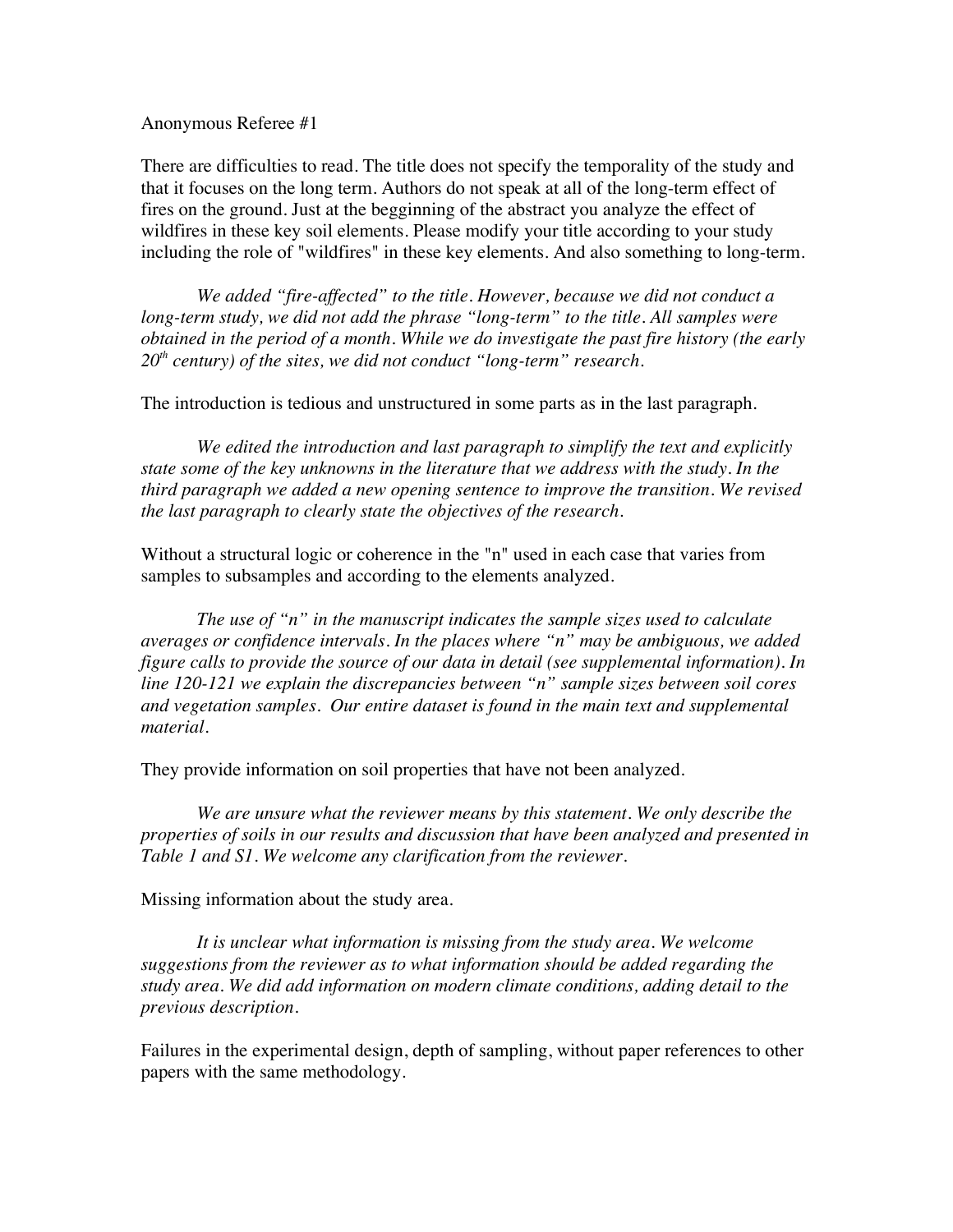*It is unclear what failures the reviewer is referring to with respect to experimental design. Due to variable depths of soils at the study sites, we sampled soil layers based on visual characteristics described in lines 128-131.*

The latter also occurs with laboratory analyzes where the description finds lack of scientific support and is chaotic. The MS must be bounded according to what is to be analyzed (the topic of the study) and from there to do it. Different depths, vegetation, years from the last wildfire are mixed, probably different soil type due to the length of the transect and the differences in the vegetation, areas of different severity of fire are mixed without knowing the prefire conditions and where it is assumed that it was of high severity but it is not said why and due to the heterogeneity of the severity in a fire, by the pulses of the fire, the authors try to synthesize without success the effects on which said severity depends but they do not detail in their study how the severity was in this case.

*We have added or highlighted text to better frame and describe the study. Soils are consistent across the study area and are characterized as shallow entisols (line 108). Soil horizon depths for sampling were determined visually in the field (lines 129-131). The years since the last known wildfire are listed in Table 1. Since the last fire in the study area occurred more than 100 years ago, detailed information about the degree of spatial heterogeneity of the fire is unknown. Therefore we relied on the published Fire Atlas from this region to determine the fire boundaries (see references). Additionally, we attempted to characterize pre-fire conditions by utilizing sampling sites where there have been no documented fires in the last ~110 years.*

They use ratios like the N / P without having analyzed P. It does not follow the same order of description of the elements in all the sections of the paper.

*We did analyze P. Specifically, we analyzed N and P in vegetation, which is stated in the methods and listed in Table S2. Since we structured the manuscript following the stated objectives in the introduction, we feel it does not make sense to restructure the paper around the presentation of elemental concentrations.* 

Material and Methods Please provide information in "Study area" section about topography, soil type according to SSS or WRB, slope, aspect, mean anual temperature and precipitation, recent wildfires, etc.

*The soil types in the study area based on SSS (i.e. entisols)(line 108). Slope and aspect were added to Table 1. We added climate information (1912-2016 CE) from the nearby Western Regional Climate Center station at Haugan, Montana (station # 243984). Information about historical wildfires is included in Table 1.* 

Lines 83-90 should be placed in "Study area".

*We feel that this section should remain in the introduction because it states the objectives of the manuscript.*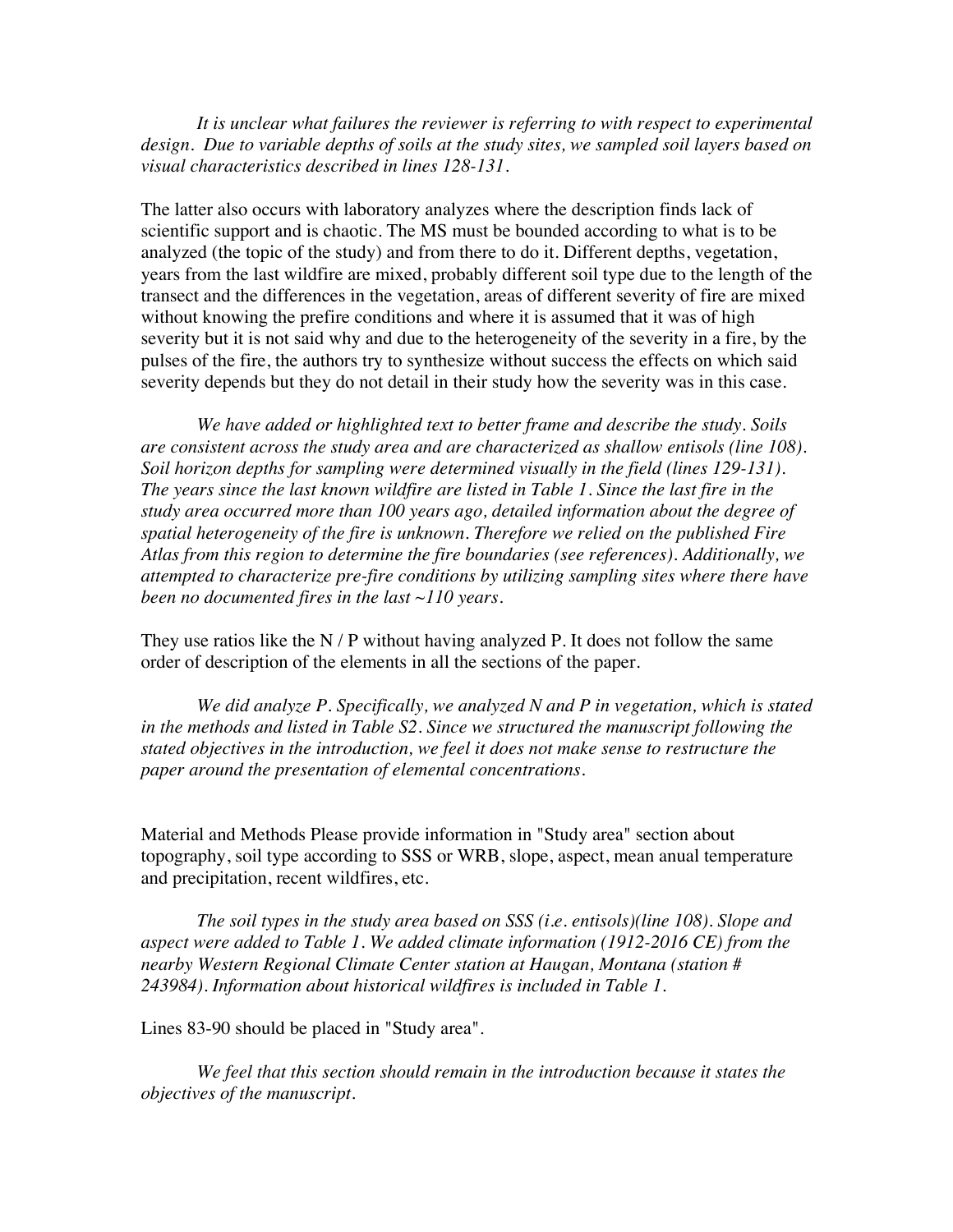Authors appointed that there are 15 sampling areas but in line 103 appointed that there are 14.

*We thank the reviewer for catching this error. This was fixed in the text (line 103)*

Line 113: Why id you selected this depth despite the low termal conductivity of soil?? Please, add references where this experimental designed was used to check the scientific validation of your study.

*Soil cores were approximately 25 cm long, depending on soil depth. Due to low thermal conductivity, we sampled soil horizons at three depths described in lines 127- 131. This included litter and shallow organic soil horizons (<10 cm depth). This method is commonly used across many areas of soil research as described in the Standard Soil Methods for Long-Term Ecological Research textbook (Robertson et al. 1999), which we added to the methods text.* 

If you are study areas where the last wildfire was 100 years ago, why did you sample to 25 cm?

*We are slightly unsure of the reviewer's question. We applied commonly used soil sampling methods, sampling three depths in the soil core based on visual identification of the horizons: litter (unconsolidated plant material at the surface), organic (<10 cm), and mineral soils (10-25 cm depending on soil depth). The mineral horizon was analyzed to provide information on parent material contributing to soil formation.*

Line 114: How many cores did you selected form each site? and how did you select the studied sites?

*One soil core was selected from each sample site (line 120). Study sites were selected as part of an ongoing study that is also investigating lake-sediment records; all sites are adjacent to a lake in subalpine forest (selected by elevation and forest type). The study area has a history of fire activity, throughout the 20th century and prior (e.g., known from lake-sediment records). Individual sampling locations at each lake were selected randomly from within 100 m of the lake edge.*

Lines 125 and 126: Then, as I can understand, you only took one sample from 0-10 cm depth. Why? This depth vary in each core? How you can know if the selected soils are from previously or after a wildfire? How many samples did you analyze from each depth?

*The organic horizon was identified visually (line 130) and sampled at varying depths between 0-10 cm based on the thickness of the horizon at the core site. Soils were not sampled based on an assessment of their origin before or after a wildfire; rather, they were sample based on the visual transitions between horizons. We analyzed soil cores from all 15 sampling sites. At sites with soil cores, we analyzed one sample per soil*